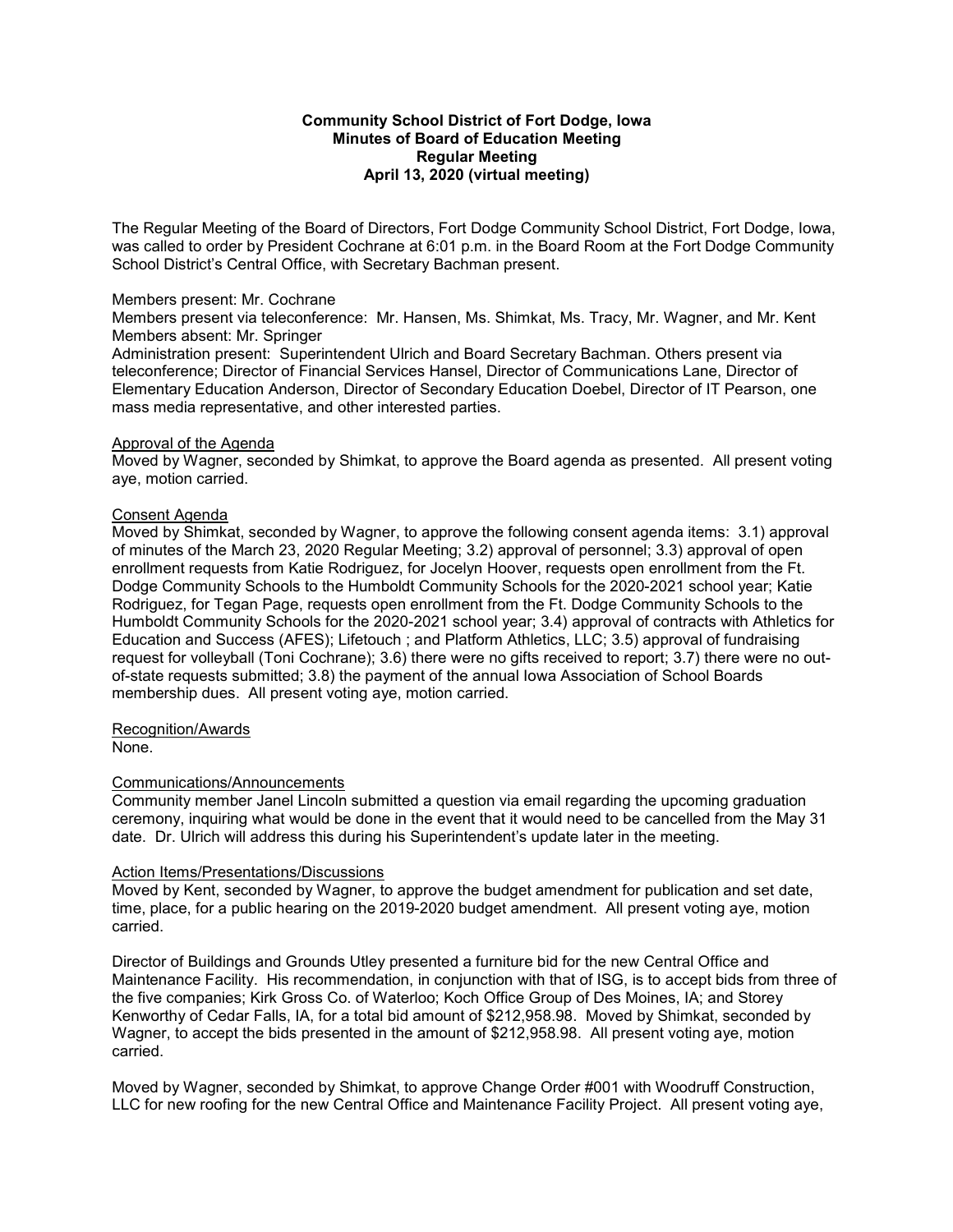motion carried.

Moved by Tracy, seconded by Shimkat, to approve Change Order #2 with Woodruff Construction, LLC for furniture/IT changes; signage; underground conditions; and also including a weather barrier credit. All present voting aye, motion carried.

Moved by Shimkat, seconded by Tracy, to approve District fees for the 2020-2021 school year. All present voting aye, motion carried.

Moved by Kent, seconded by Shimkat, to adopt the Resolution Pandemic Pay for Hourly/Non-Exempt Employees. On a roll call vote, the following voting AYE: Kent, Shimkat, Hansen, Tracy, Wagner, and Cochrane.. Voting NAY: None. ABSENT: Springer. Motion carried.

#### RESOLUTION 2020-13

#### PANDEMIC PAY – HOURLY/NON-EXEMPT EMPLOYEES

BE IT RESOLVED BY THE BOARD OF DIRECTORS OF THE FORT DODGE COMMUNITY SCHOOL DISTRICT, FORT DODGE, IOWA:

WHEREAS, Fort Dodge Community School District (District) has temporarily closed its operations per the recommendation of the Governor for health and safety reasons related to the COVID-19 pandemic; and,

WHEREAS, Since the District closed on a temporary basis, District employees who work on an hourly and/or non-exempt basis will not be able to regularly report to work for the District due to closures; and,

WHEREAS, It is in the best interests of District, and otherwise deemed a public purpose, to pay the District's hourly and/or non-exempt employees while the District is temporarily closed for a variety of reasons, namely: the safety of District employees, students, and community members; to avoid the spread of any illness to other employees, students, and community members; for staff morale; to ensure that said District employees do not leave employment during the temporary closure; and/or other legitimate reasons.

WHEREAS, If an employee's work is deemed essential and needed for the continuity of learning and/or District operations, that employee may be required to report for duty on-site or from a remote location after receiving notice. This will be at the discretion of the Superintendent of Schools or designee.

NOW, THEREFORE, BE IT RESOLVED due to the temporary closure of the District due to the COVID-19 pandemic health emergency, the Superintendent is hereby authorized to place hourly and/or non-exempt employees on paid administrative and/or on-call leave and pay said employees their customary and regular pay and benefits for the duration of the temporary closure scheduled through April 31, 2020. If the District's operations continue to be closed after April 31, 2020, then the Board shall reconvene and determine what authority, if any, the Superintendent has to continue paying hourly and/or non-exempt employees during the temporary closure.

PASSED AND APPROVED this 13th day of April, 2020. Signed: Board President: Stuart J. Cochrane ATTEST: Board Secretary Barbara Bachman

*CERTIFICATE*

*) SS:*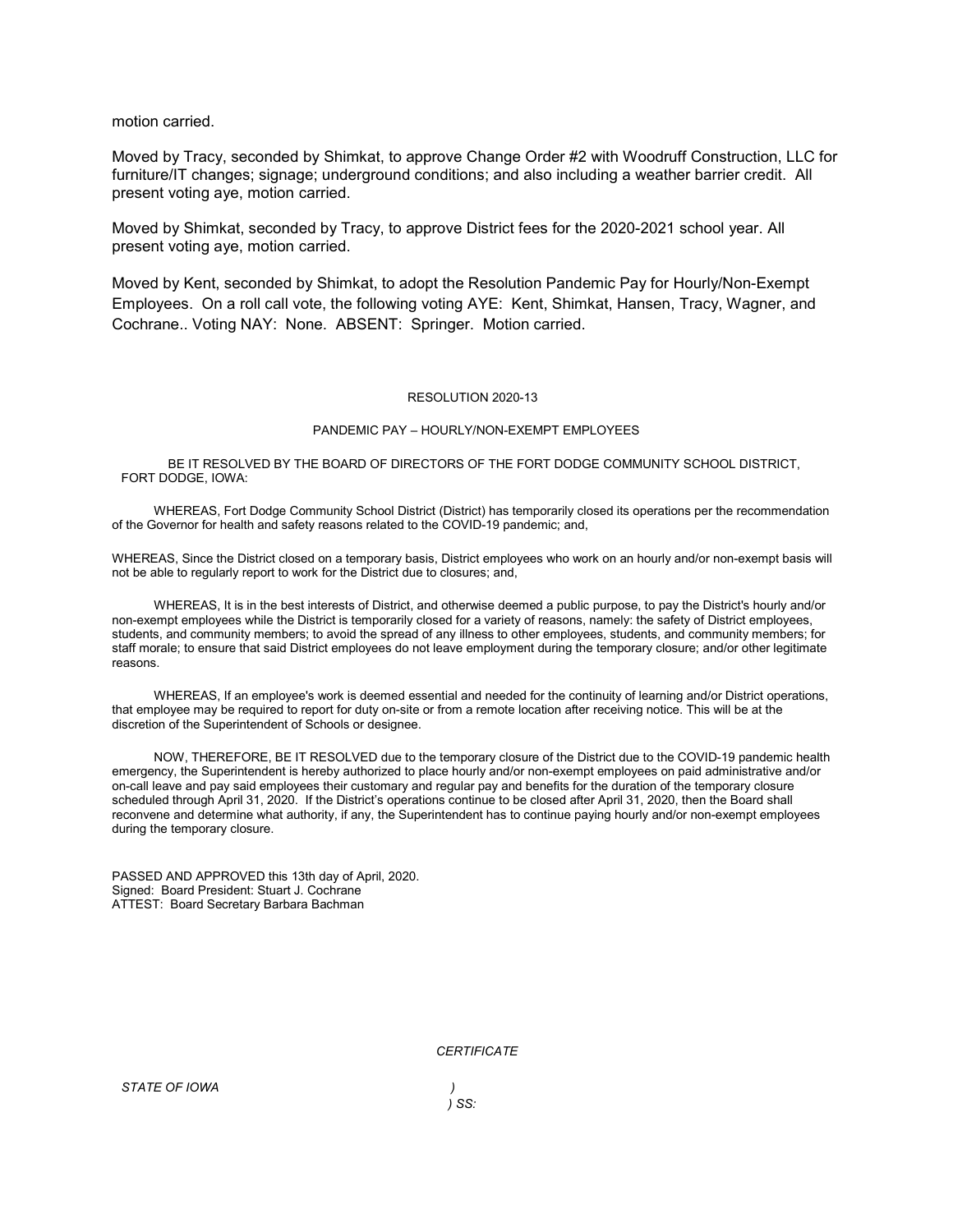#### *COUNTY OF WEBSTER )*

*I, the Secretary of the Board of Directors of the Fort Dodge Community School District in the County of Webster, State of Iowa, do hereby certify that attached is a true and complete copy of the portion of the corporate records of this School District showing proceedings of the Board, and the same is a true and complete copy of the action taken by this Board with respect to the matter at the meeting held on the date indicated in the attachment, and remain in full force and effect, and have not been amended or rescinded*  in any way; that the meeting and all action were duly and publicly held in accordance with a notice of meeting and a tentative agenda, *a copy of which was timely served on each member of the Board and posted on a bulletin board or other prominent place easily accessible to the public and clearly designated for that purpose at the principal office of the Board (a copy of the face sheet of the agenda is attached) pursuant to the local rules of the Board and the provisions of Iowa Code Chapter 21, upon reasonable advance notice to the public and media at least twenty-four hours prior to the commencement of the meeting as required by law and with members of the public in attendance; I further certify that the individuals named possess their respective offices as indicated, that no board vacancy existed except as is stated, and that no controversy or litigation is pending, prayed or threatened involving the incorporation, organization, existence or boundaries of the School District or the right of the individuals named as officers to their respective positions.*

*WITNESS my hand this 13th day of April, 2020.*

*Barbara Bachman Secretary, Board of Education Fort Dodge Community School District*

Moved by Shimkat, seconded by Tracy, to adopt the Resolution Pandemic Pay for Contracted & Salaried Employees. On a roll call vote, the following voting AYE: Shimkat, Hansen, Tracy, Wagner, Cochrane, and Kent. Voting NAY: None. ABSENT: Springer. Motion carried.

#### RESOLUTION 2020-14

### PANDEMIC PAY – CONTRACTED & SALARIED EMPLOYEES

### BE IT RESOLVED BY THE BOARD OF DIRECTORS OF THE FORT DODGE COMMUNITY SCHOOL DISTRICT, FORT DODGE, IOWA:

 WHEREAS, Fort Dodge Community School District (District) has temporarily closed its operations for health and safety reasons related to the COVID-19 coronavirus; and,

WHEREAS, If the District is closed on a temporary basis, then District employees who work on a contracted or salaried basis will not be able to regularly report to work for the District due to closures; and

WHEREAS, It is in the best interest of the District to pay employees who work on a contracted or salaried basis while the District is temporarily closed for a variety of reasons, namely: the safety of District employees, students, and community members; to avoid the spread of any illness to other employees, students, and community members; for staff morale; to ensure that said District employees do not leave employment during the temporary closure; and/or other legitimate reasons; and

WHEREAS, If an employee's work is needed for the continuity of learning and/or District operations as determined by the Superintendent of Schools or designee, that employee may be required to report for duty onsite or from a remote location after receiving notice; and

WHEREAS, Employees will remain employed during a temporary closure and until the number of days expressed on the contract have been fulfilled. Days that contracted employees do not report for duty onsite or from a remote location, due to temporary closure, do not constitute a fulfilled contract day unless student learning days are forgiven by the State of Iowa. Shall the State of Iowa mandate that the District make up the student learning days missed during the closure, contracted employees will be asked to work the minimum amount of time to meet such mandates. Employees that were directed by the Superintendent of Schools or designee to previously report remotely or onsite during the closure will then be paid their per diem rate for any additional work days outside of their contracted number of days following the return to school.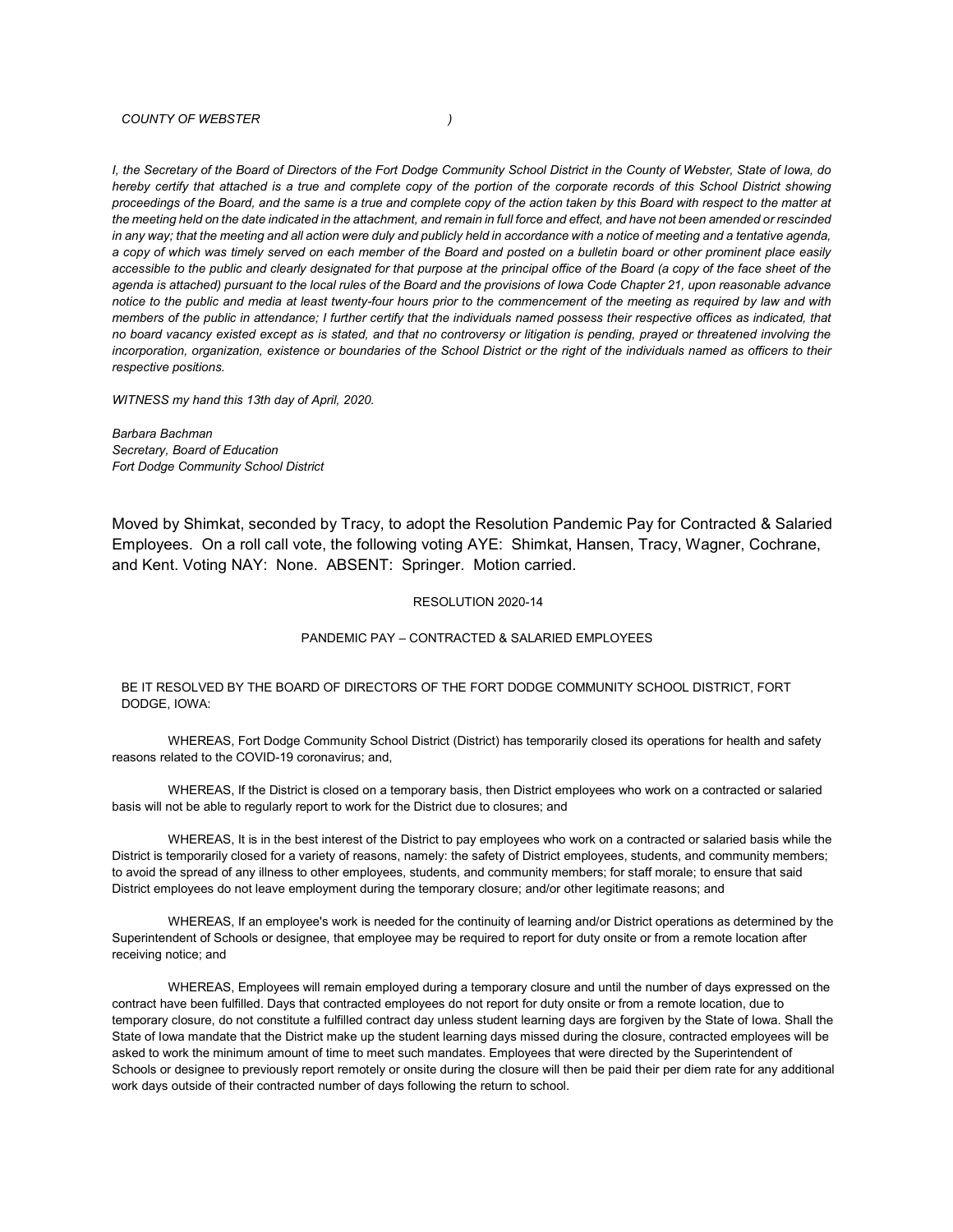NOW, THEREFORE, BE IT RESOLVED that, in the event of a temporary closure of the District, the Superintendent is hereby authorized to pay contracted and salaried employees their customary and regular pay, for the duration of the temporary closure scheduled through April 31, 2020. If the District operations continue to be closed after April 31, 2020, then the Board shall reconvene and determine what authority, if any, the Superintendent has to continue paying contracted and salaried employees during the temporary closure.

PASSED AND APPROVED this 13th day of April, 2020. Signed: Board President: Stuart J. Cochrane ATTEST: Board Secretary Barbara Bachman

#### *CERTIFICATE*

| STATE OF IOWA     |       |
|-------------------|-------|
|                   | ) SS: |
| COUNTY OF WEBSTER |       |

*I, the Secretary of the Board of Directors of the Fort Dodge Community School District in the County of Webster, State of Iowa, do hereby certify that attached is a true and complete copy of the portion of the corporate records of this School District showing proceedings of the Board, and the same is a true and complete copy of the action taken by this Board with respect to the matter at the meeting held on the date indicated in the attachment, and remain in full force and effect, and have not been amended or rescinded*  in any way; that the meeting and all action were duly and publicly held in accordance with a notice of meeting and a tentative agenda, *a copy of which was timely served on each member of the Board and posted on a bulletin board or other prominent place easily accessible to the public and clearly designated for that purpose at the principal office of the Board (a copy of the face sheet of the agenda is attached) pursuant to the local rules of the Board and the provisions of Iowa Code Chapter 21, upon reasonable advance notice to the public and media at least twenty-four hours prior to the commencement of the meeting as required by law and with members of the public in attendance; I further certify that the individuals named possess their respective offices as indicated, that no board vacancy existed except as is stated, and that no controversy or litigation is pending, prayed or threatened involving the incorporation, organization, existence or boundaries of the School District or the right of the individuals named as officers to their respective positions.*

*WITNESS my hand this 13th day of April, 2020.*

*Barbara Bachman Secretary, Board of Education Fort Dodge Community School District*

### Communications/Updates

Superintendent's Update: Dr. Ulrich commented on the following: (1) thanked the teachers and staff who are diligently working to put out the continuous (voluntary) learning information to families; (2) we continue to communicate to families that taking care of students' emotional health is just as important as their academic health; (3) he is anticipating on Thursday that the Governor will make an announcement regarding extenuating school closures and what direction she plans to take. We will then begin to release information on school activities cancellations, postponements, etc.; (4) in regards to the graduation question that was submitted by Janel Lincoln, it is the district's desire (regardless of the timing, up until the beginning of the next school year) to do some kind of commencement ceremony for our graduates. This will also depend on how long the Governor continues school closure, crowd sizes, etc. The turf replacement project at the stadium is also a factor; (5) he continues to appreciate the custodial staff and essential staff who continue to work in our buildings; (6) Wagner questioned if the IA High School Athletic Association indicated (if we're back in school on April 30) what their intent is with Spring sports. Dr. Ulrich stated that they, together with the Iowa Girls Athletic Union, have put out a condensed sports season with practices beginning May 1. However, with the Governor's prediction that will be during our predicted peak, spring sports will be unlikely. The safety of our students and others will be our priority; (7) a waiver for the church group No Fear Zone to utilize Senior High was granted at a reduced rate; (8) the Foundation has rescheduled their Go Big, Go Dodgers event will be rescheduled for some time in the fall. In the meantime, they are still seeking donations.